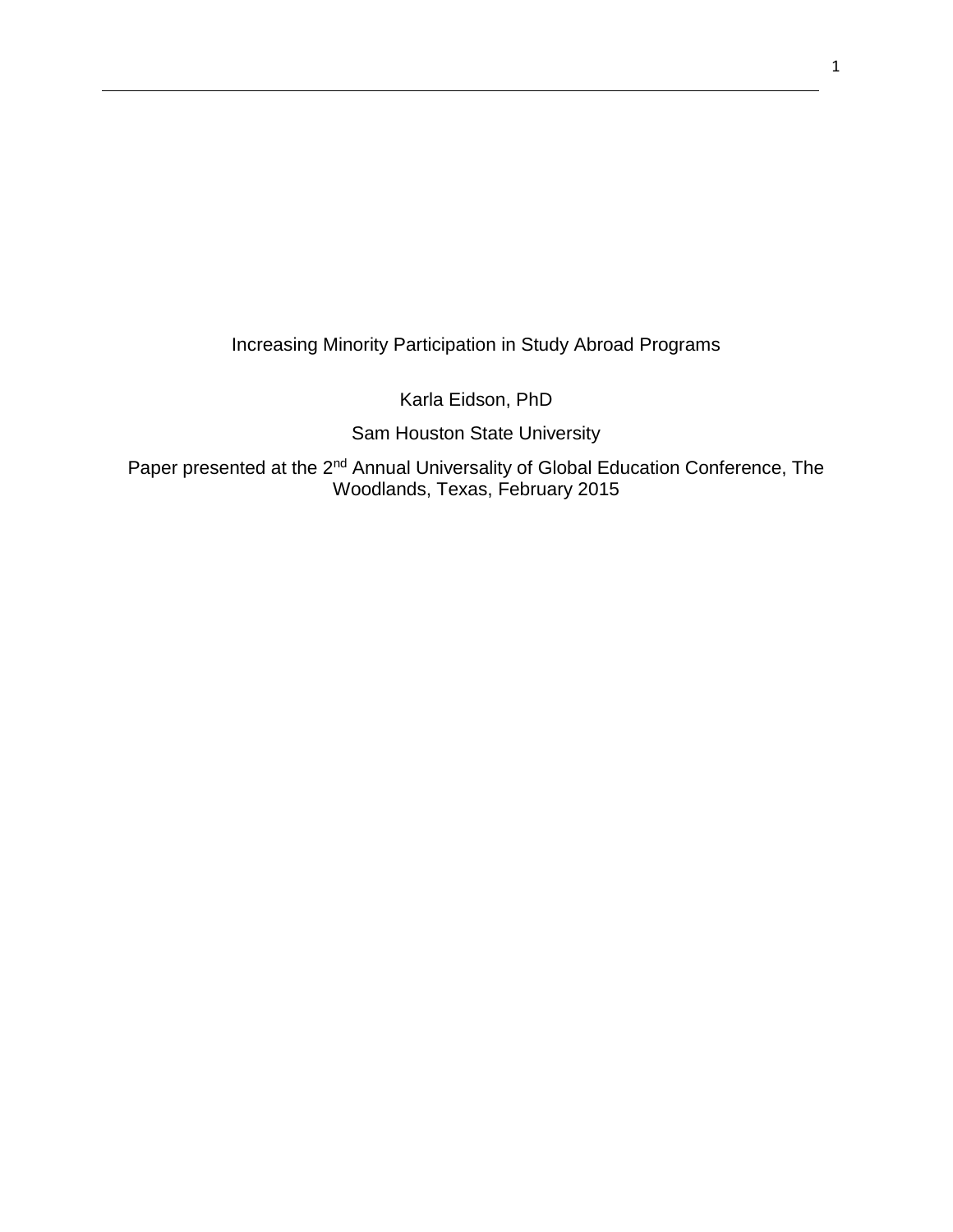## Increasing Minority Participation in Study Abroad Programs

I fear that Mexican writer Carlos Fuentes was right when he said, "What the U.S. does best is understand itself. What it does worst is understand others." We need to understand our co-inhabitants on this earth so that we can compete effectively in an increasingly global economy. As Senator Paul Simon has put it, "We Americans simply cannot afford cultural isolation" (e.g. Commission on the Abraham Lincoln Study Abroad Fellowship Program, 2005). Although the diversity of study abroad participation has increased in recent years, minority students are still greatly underrepresented in study abroad. During the previous decade, study abroad participation has enjoyed substantial growth, and postsecondary policymakers have increasingly recognized the fundamental importance of international understanding and cross-cultural communication skills in the new global economy (e.g. Friedman, 2005; CIEE 2008; Lincoln Commission, 2005). This belief is supported by extensive research on study abroad that suggested numerous benefits for participants across a host of cognitive, affective, and interpersonal dimensions (e.g. Douglas & Jones-Rikkers, 2001; Gammonley et al. 2007; Langley and Breese, 2005; McKeown, 2009; Milstein, 2005; Pascarella & Terenzini, 2005).

Additionally, study abroad researchers have found that participation can be particularly influential in improving international awareness, intercultural competency, and foreign language skills (e.g. Anderson, 2005; Black & Duhon, 2006; Lewin, 2009a; Magnan & Back, 2007; Savicki, 2008; Williams, 2005). Moreover, students who study abroad seem to involve themselves more deeply in integrative and reflective learning experiences upon their return to college (Gonyea, 2008) and may graduate at higher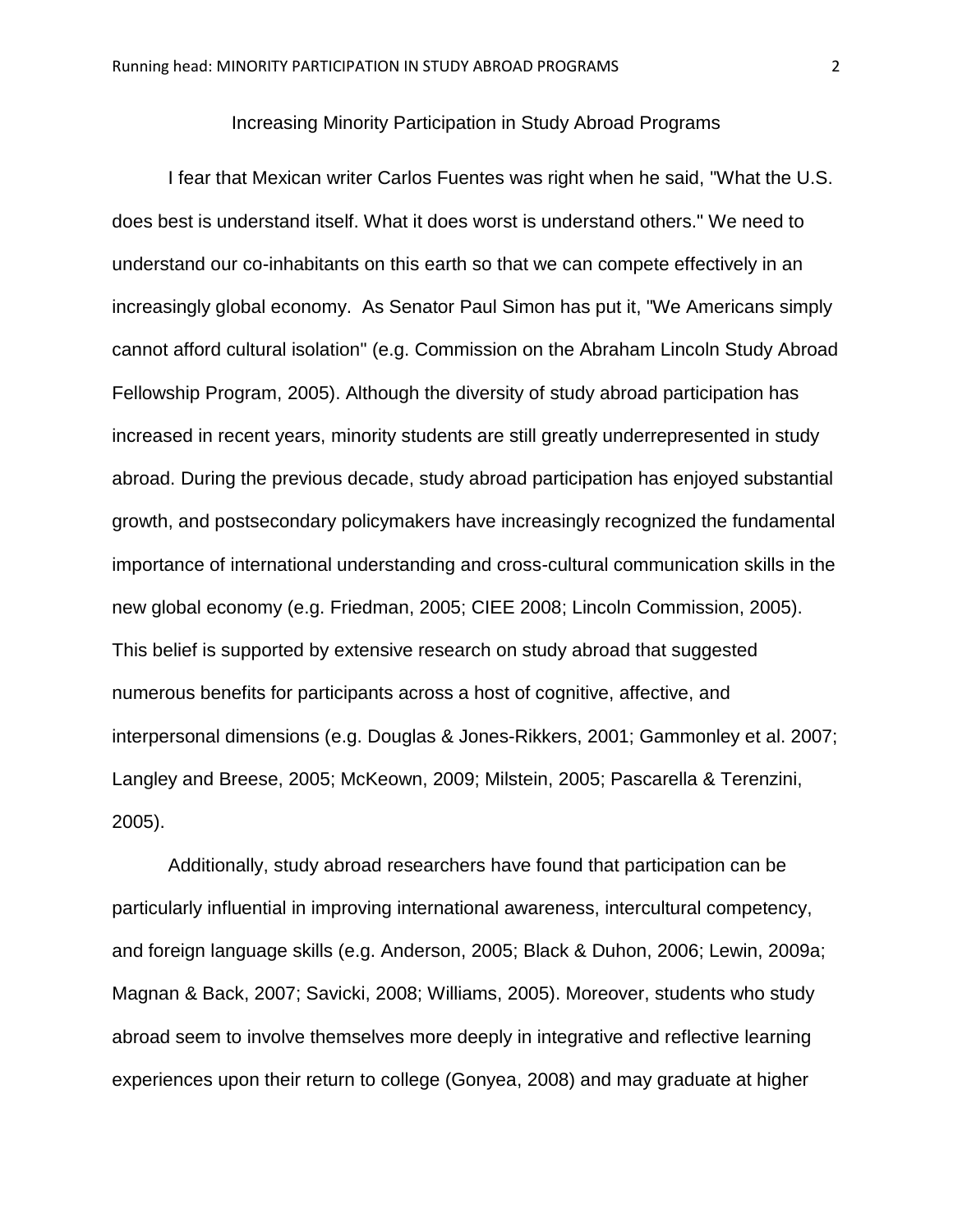rates than non-participants (Posey, 2003). Given these findings it is little wonder that higher education institutions and policymakers have advocated strongly for large increases in study abroad scholarship funding to enable further growth in participation (e.g. Lewin, 2009b; Lincoln Commission, 2005).

Yet even as overall study abroad participation has increased, American students studying abroad have remained disproportionately White in comparison to the racial composition of postsecondary students overall (e.g. Dessoff, 2006; CIEE, 2008; Shih, 2009).

Table 1

| <b>Study Abroad Students by Race/Ethnicity</b> |  |
|------------------------------------------------|--|
|                                                |  |

| PERCENT OF U.S. STUDY ABROAD<br><b>STUDENTS BY RACE/ETHNICITY</b> |                             |  |
|-------------------------------------------------------------------|-----------------------------|--|
| <b>U.S. Postsecondary</b><br>Enrollment 2012-2013 2012-2013       | <b>U.S. Students Abroad</b> |  |
| 14.9%                                                             | 5.3%                        |  |
|                                                                   | 7.3%                        |  |
| 60.3%                                                             | 76.3%                       |  |
| 15.0%                                                             | 7.6%                        |  |
| 2.5%                                                              | 3.0%                        |  |
| 0.9%                                                              | 0.5%                        |  |
|                                                                   | Asian/Pacific Islander 6.3% |  |

*Note*. The information in the chart above is from the Institute of International Education's *Open Doors*  Report and the U.S. Department of Education's National Center for Education Statistics.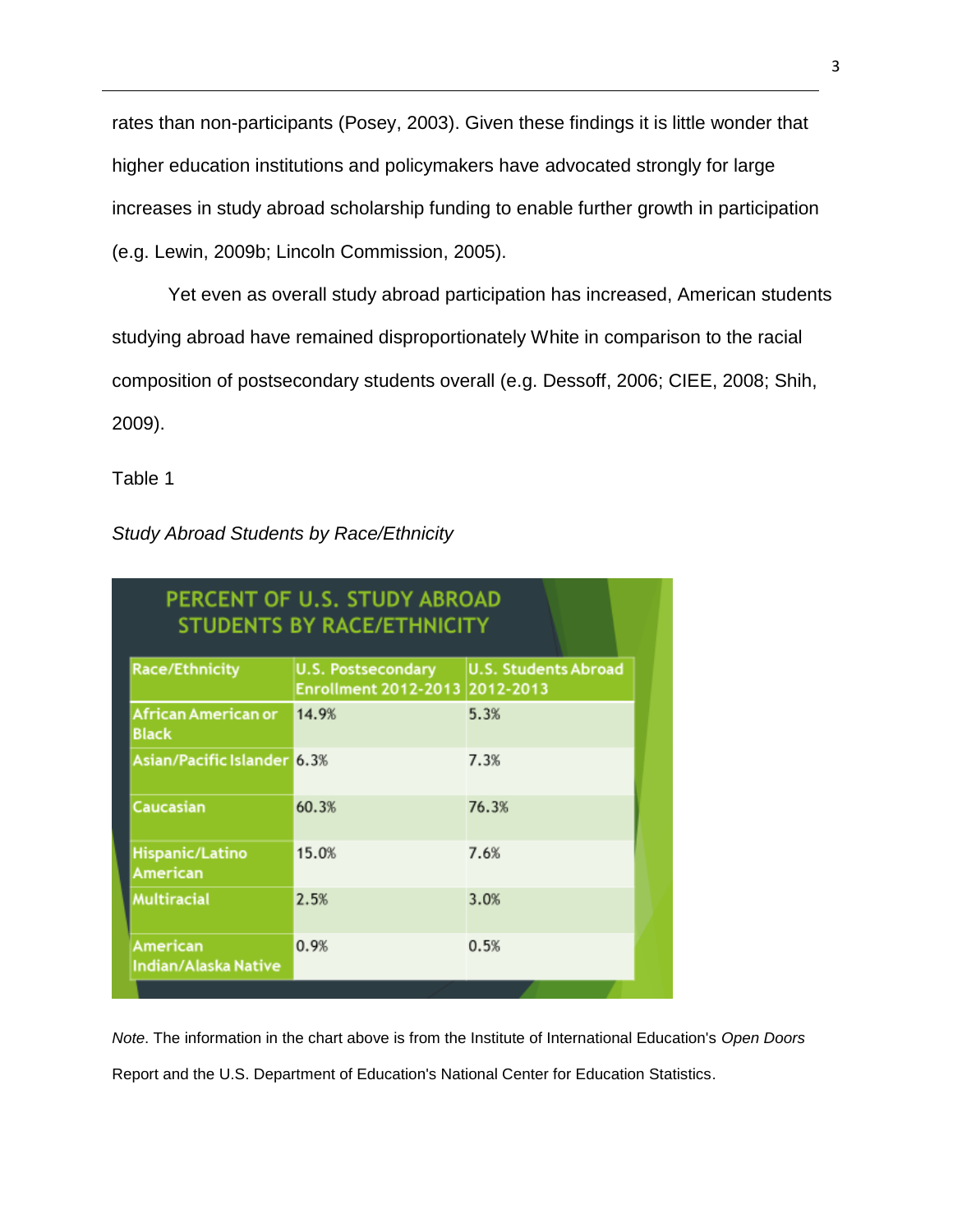Several factors may help explain the disparity between minority student participation in study-abroad programs and that of White students. Some of these are attributable to cultural factors, while others appear to be systemic in origin, perhaps necessitating the rethinking of institutional approaches to study-abroad programs with regard to removing barriers to minority student participation.

These factors may be summarized in five "F's":

Family – cultural reasons to not venture out

- Friends perceptions perpetuated through media
- Faculty Institutional barriers
- Finances lack of financial support to participate
- Fear fear of traveling, of discrimination abroad, of the unknown

Let us examine these factors more closely, considering their impact on minority students.

# **"F" is for** *Friends and Family*

Jackson (2005) described the effects of historical exclusion due to the perception that study-abroad experiences are the province of privileged Whites, especially females. This perception has been historically reinforced through the practice of well-to-do White families who send their daughters to Europe for "finishing."

Minority families, however, do not have a history of sending young people abroad for the purposes of education.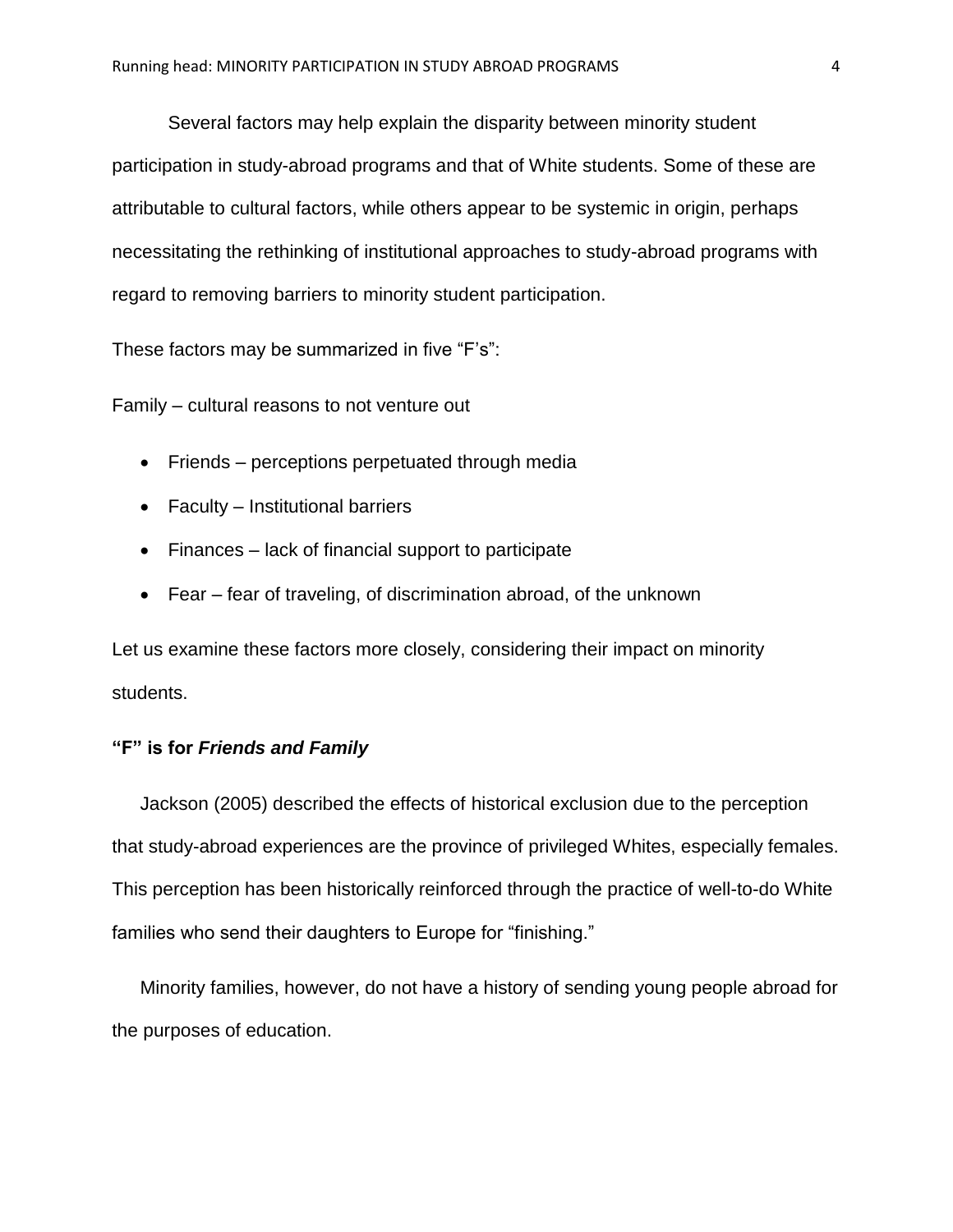A report entitled *Educating for Global Competence* distributed by the Advisory Council for International Educational Exchange (2008) reiterated the statement that students who study abroad tend to be from a narrow spectrum of the total population**.**  According to Brux & Fry (2010),**"**they are predominantly White females from highly educated professional families, majoring in the social sciences or humanities. They are high achievers and risk-takers. Many have had earlier overseas travel or international experience" (p. 54). In conjunction with cultural influences and family support, researchers have suggested that the lack of fictional and real role models contributed to the belief that study abroad is not considered useful or appropriate by many minority families (e.g. Brux &Fry, 2010; Jackson, 2005; Penn & Tanner, 2009; Perdreau, 2003). Popular media may portray study abroad as the province of young, White women (Jackson, 2005).

Additionally, minority students who have studied abroad in the past may not share information about their experiences with potential future participants (e.g. Brux & Fry, 2010; Jackson, 2005; Perdreau, 2003). As noted by Brux & Fry (2010), the ultimate effect of having few visible peer examples available to minority students may be that they "don't think of study abroad as right for them and they then filter out or ignore information about study abroad" (p. 55).

Googling the term "study abroad" yields preponderance of search results from the blog based on the bestselling book *Stuff White People Like* by Christian Lander, which offered further evidence of the racially based perceptions surrounding study-abroad experiences. As noted by Jackson (2005) the significance of media influence by listing a number of movies that depicted the study-abroad or travel-abroad experiences of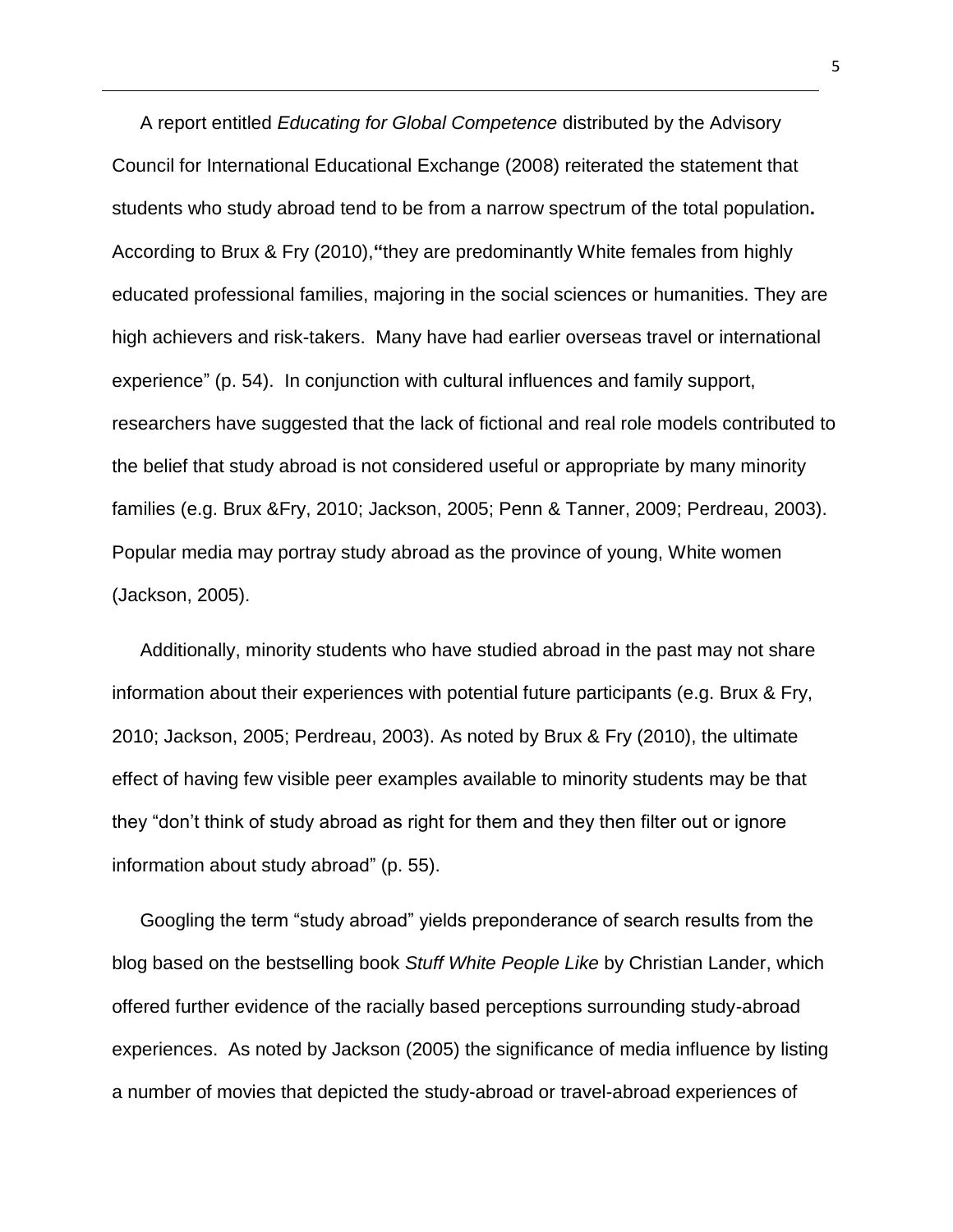young, White women: (a) *Sabrina* (1954), (b) *Gidget Goes to Rome* (1963), (c) *The Lizzie McGuire Movie* (2003); and (d) the Mary-Kate and Ashley Olsen movies. Similar movies featuring minority students were almost impossible to find. As a result of both historical exclusion and media influence, Jackson (2005) referred to a perception on the part of many minority students that study abroad is "not for people like me" (p. 15).

Efforts to combat the negative perceptions of study abroad held by minority students' friends and family should include *outreach.* Proposed possible avenues of proactive outreach to minority students could include:

Develop special outreach programs specifically targeting multicultural students.

- In addition to target media, broaden the study abroad atmosphere through the hiring of minority students participating in study abroad programs to serve as peers and advisors.
- Utilize multicultural faculty and staff as role models by assuring that they have had travel opportunities of their own.

### **"F" is for** *Faculty*

Faculty and institutional factors may constitute additional barriers to minority participation in study abroad. Some of those particular barriers include curriculum requirements, (a) lack of support for faculty and departments, (b) difficulty in transferring credits, (c) overall campus culture, (d) language barriers, (e) the length of the study abroad program; and (f) scheduling difficulties. Often the faculty, if not the institution as a whole, finds resources stretched thin by efforts to sustain a study-abroad program. For faculty who are already teaching two and possibly three courses per semester,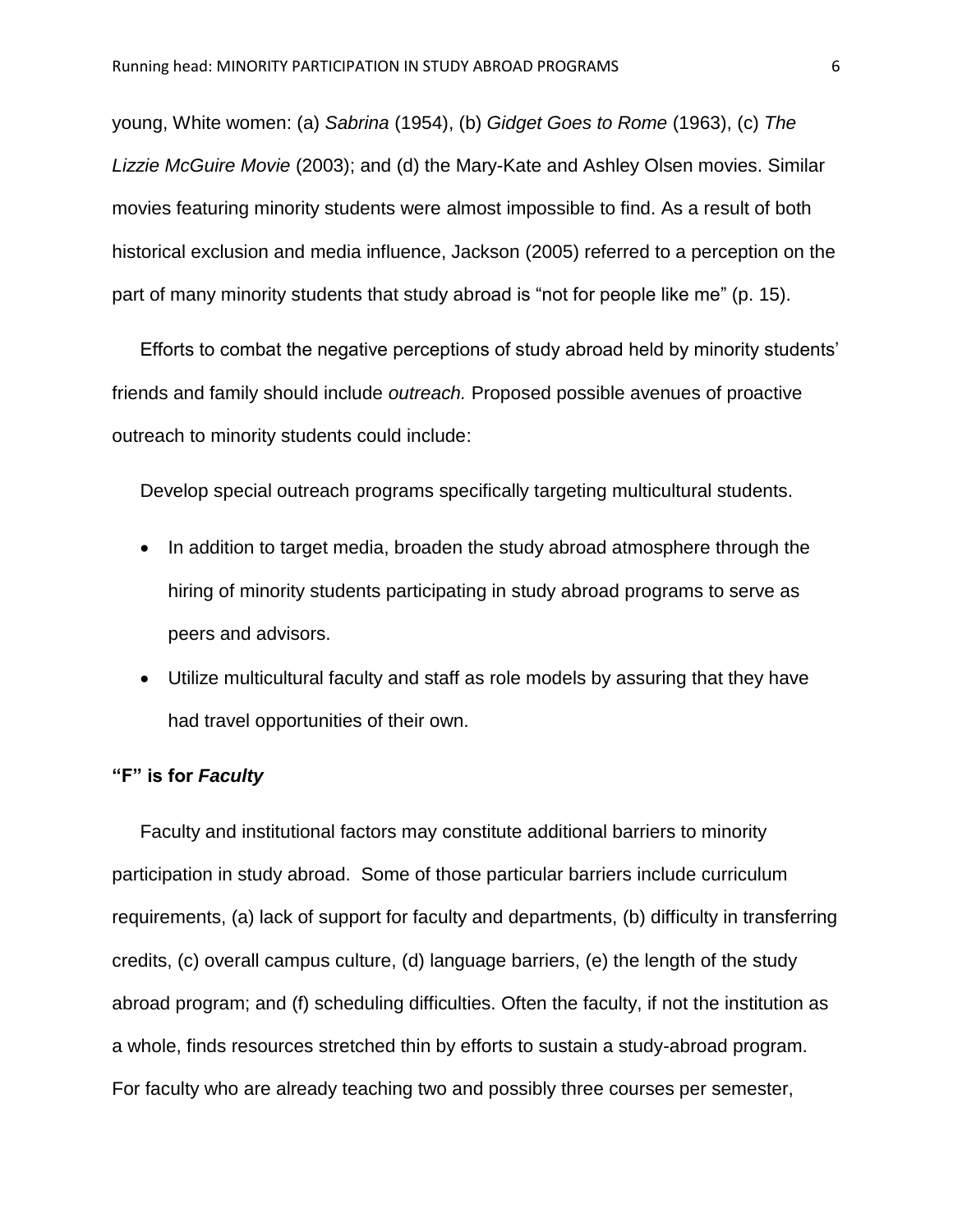maintaining such a labor-intensive effort may come to be viewed as a luxury that can be ill afforded.

Proposed recommendations for overcoming these institutional barriers include:

- Working with colleges and departments to create unique academic structures that will specifically benefit minority students;
- allowing liberal GPA requirements and course substitutions to aid in minority participation, and
- removing barriers to faculty, providing incentives for those willing to lead programs.

Additionally, study abroad programs with increased minority participation have addressed:

- *Philosophy and expectations*: When minority student participation in study abroad is an institutional priority, such participation demonstrably increases (e.g. Jackson, 2005; Williams 2005).
- *Buy-in*: Successful institutions are typified by colleges and departments that support the goals of study abroad.
- *Information*: Accurate study-abroad information and effective support services are provided by an efficient central clearing-house.
- *Programs:* Successful institutions devise study abroad programs that meet the needs and goals of minority students.

# **"F" is for** *Finances*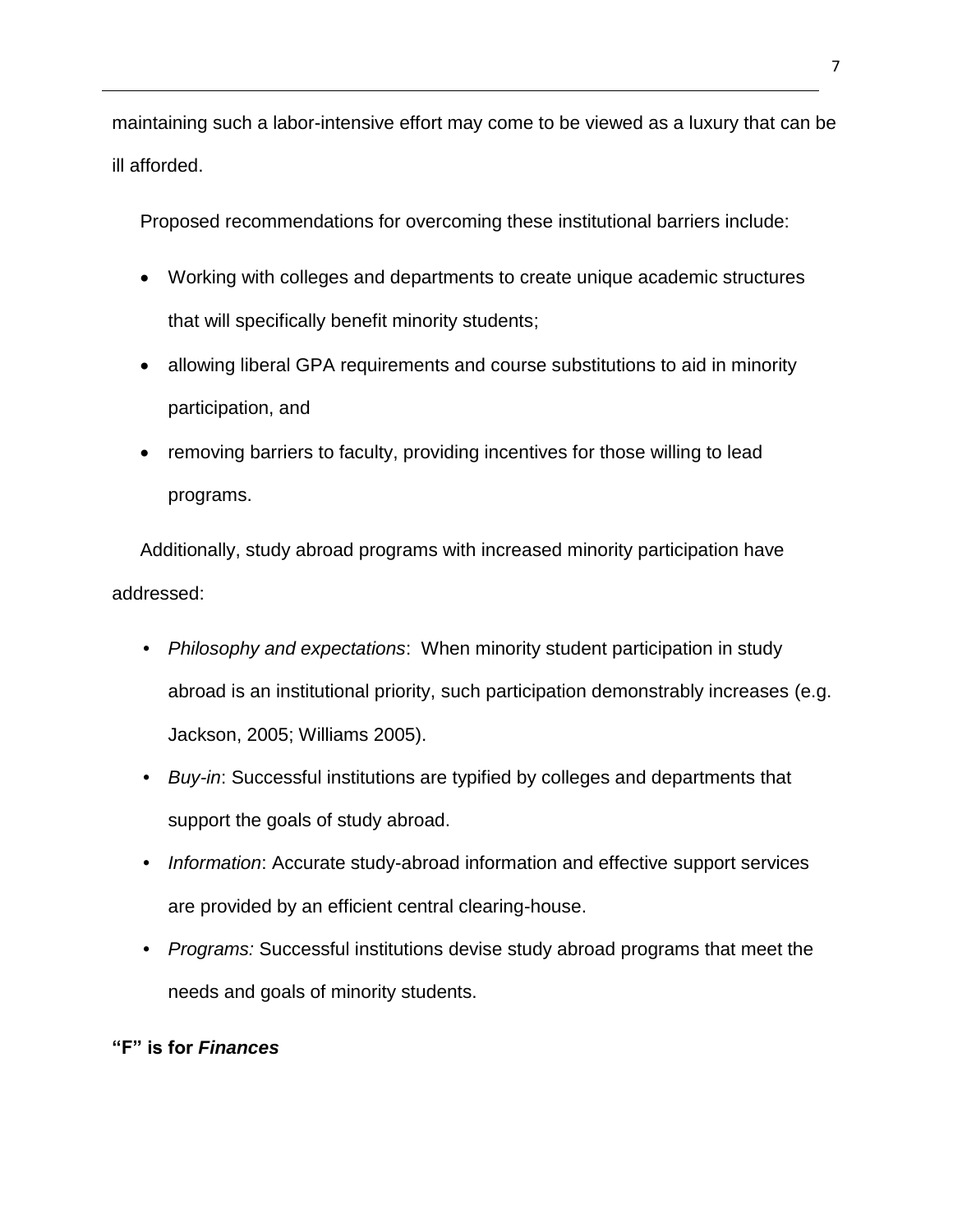Program cost and other expenses frequently present a difficult barrier for minority students who would otherwise participate in study abroad. According to Brux & Fry (2010) "the average semester study abroad cost is in the \$8,000 –10,000 range and the average summer study abroad cost is in the \$4,0006,000 range" (p. 61).

Since we know that statistically, our minority college students are, on a proportionately greater basis, drawn from the lower socioeconomic strata, it logically follows that programs such as study abroad that require additional funds would be more difficult for minority students to afford.

In such a setting, it is not surprising that scholarships work to offset the financial barriers to participation by minority students. Since the inception of the Gilman Scholarship Program, minority participation in study-abroad programs has increased by 33% (Lewin, 2009). Scholarships can help reduce racial disparities in participation in study abroad, says David Comp, a study-abroad adviser at the University of Chicago who has done research on minority participation in such programs. He points to the Benjamin A. Gilman International Scholarship Program, which gives 1,200 study-abroad awards a year to Pell Grant recipients. This program has made an effort to reach out to minority students, especially at colleges with large minority enrollments. In 2005, more than 42% of the recipients of Gilman scholarships were from minority groups. As noted by Comp, the average scholarship is \$4,000, evidence that even a relatively small award can make a big difference.

In addition to scholarship opportunities, institutions may choose to offer staggered payment programs through the university, allowing financial aid, scholarships, and grants to help pay for study-abroad program costs. Institutions may also focus trip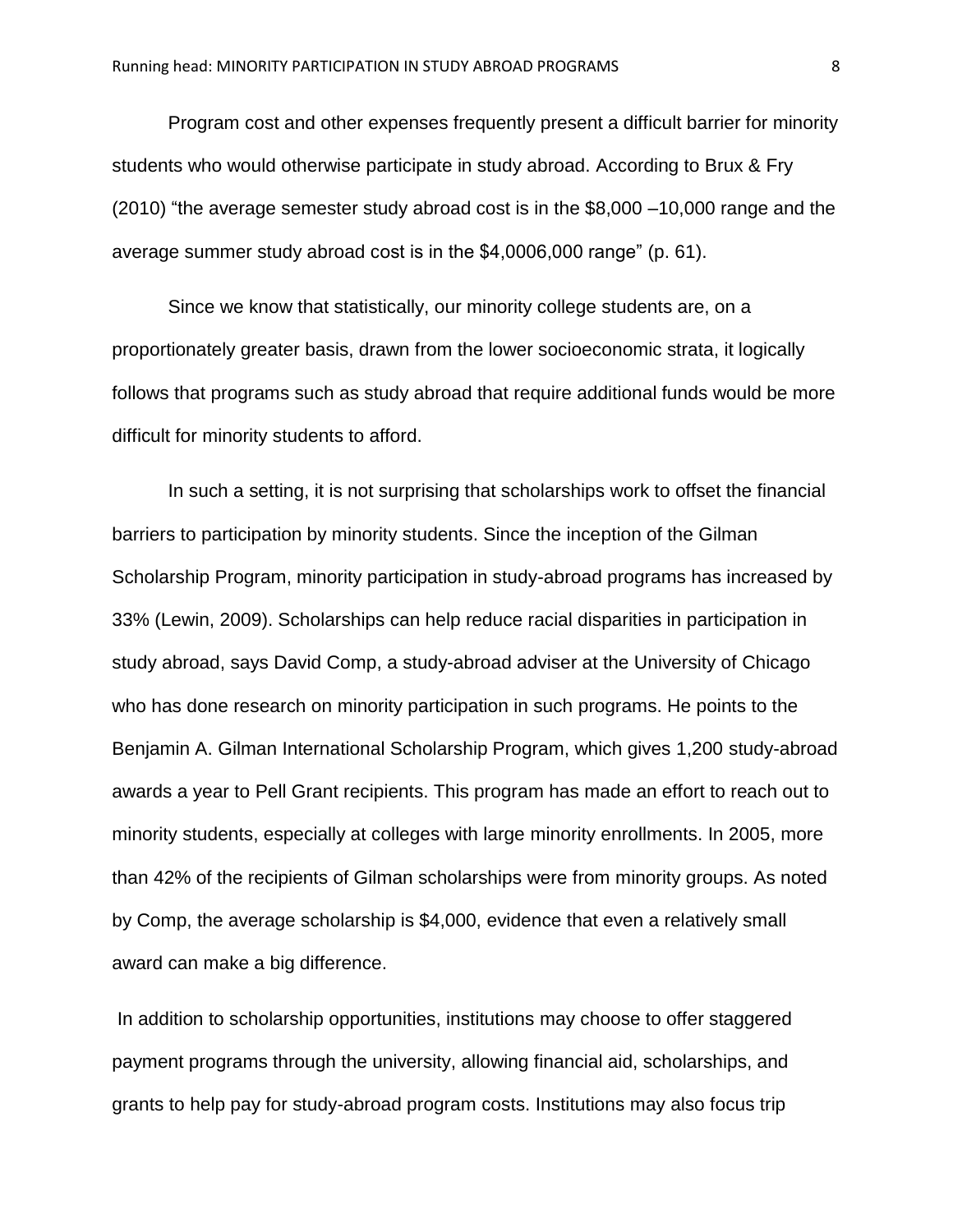planning on cost-effective destinations that allow monies to stretch farther. They may work with financial aid officers to develop informational materials about local and national sources of scholarships and financial aid.

### **"F" is for** *Fear*

Various aspects of study abroad may seem intimidating to minority students: traveling, fear of the unknown such as new foods, smells, language, and cultures. Questions arise such as, "How is racism over there?"

Thus for the students themselves, parents, and families of multicultural students, several issues exist. As indicated, one of the most basic of these issues is fear of racism and discrimination while traveling abroad.

Proposed recommendations to combat the fear associated with study abroad include:

- *Outreach*: Sponsoring universities should develop special outreach programs to multicultural students, their families, and their instructors and advisors. Such programs may utilize multicultural faculty and staff as role models who can speak to their own enrichment by travel and study opportunities.
- *Educate and communicate*: It is often useful to highlight other minority students' positive study-abroad experiences. Minority and other students should be prepared for the study-abroad experience prior to departure. For example, regular pre-departure informational and planning meetings can decrease the speculation and guesswork surrounding the practical aspects of traveling abroad.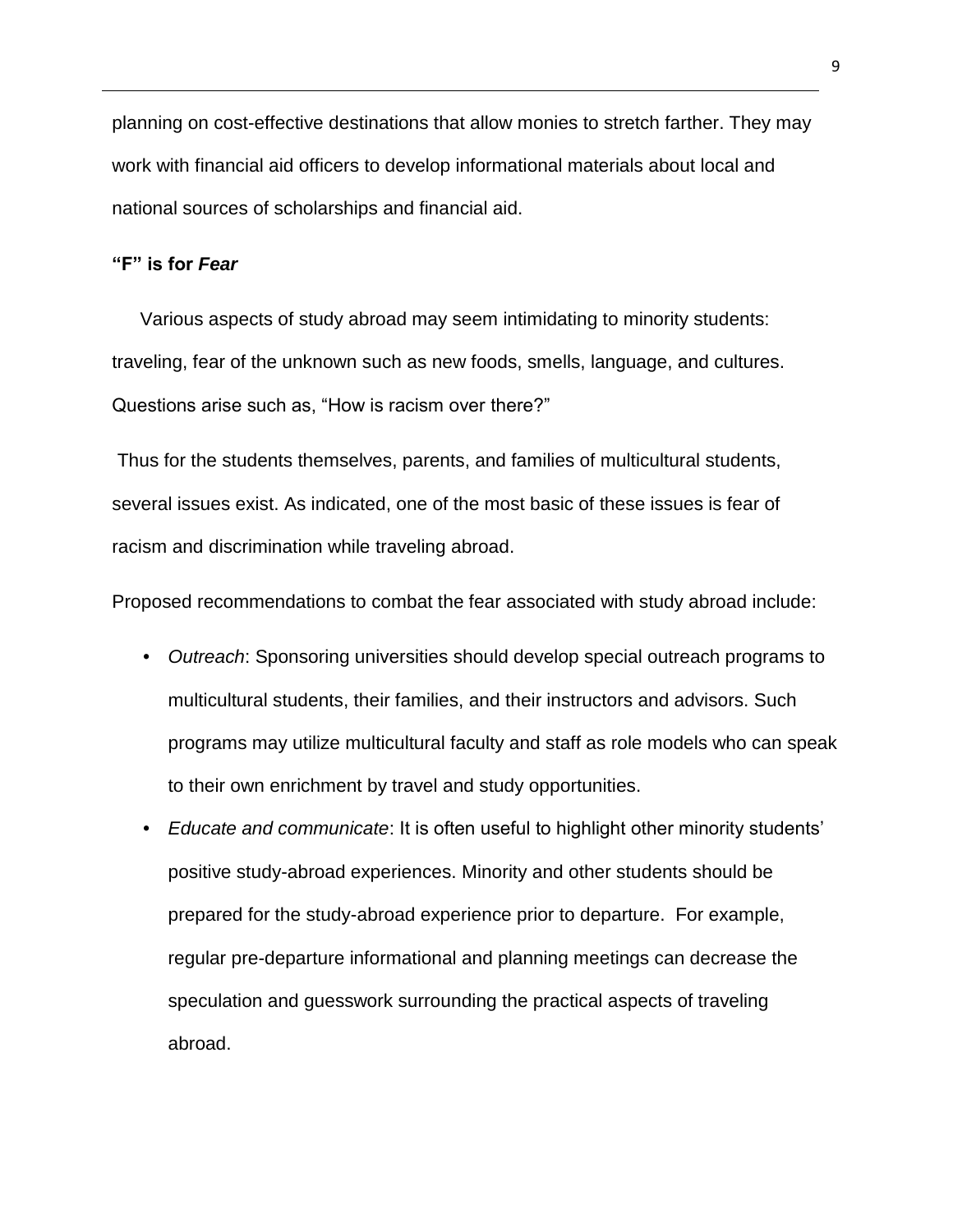• *Media and atmosphere*: Study-abroad sponsors may utilize posters and other visual materials featuring multicultural faculty and staff as well as minority students who have traveled abroad. The overall message might be something like, "Picture Yourself in Study Abroad!" Brochures might be developed that state the benefits of study abroad and address the concerns of multicultural students and their families.

Additionally, sponsors may wish to establish a resource center with books about multicultural role models who have traveled abroad as well as the academic papers of returning students. Multicultural students who have studied abroad can serve a strategic role as peer advisors and orientation leaders for students contemplating study abroad. (e.g. Alvarez, Penn, & Tanner, 2009) credited the study-abroad office at San Francisco State with making him feel welcome from the moment he walked in the door, just to see what it offered. Until that moment, he had doubted he could benefit from the experience. Now he is among several minority students featured on a DVD, *Breaking Barriers*, put out by the office to inform and encourage participation in study abroad at San Francisco State.

If there is a take-home message from our review of factors contributing to racial and ethnic minority student decisions to participate in study abroad, it is that the process is complex. If access to study abroad is to expand and participation by minority students is to be encouraged, the challenges noted above will have to be addressed. Doing so successfully could lead to participation rates that more accurately reflect enrollment patterns in American higher education.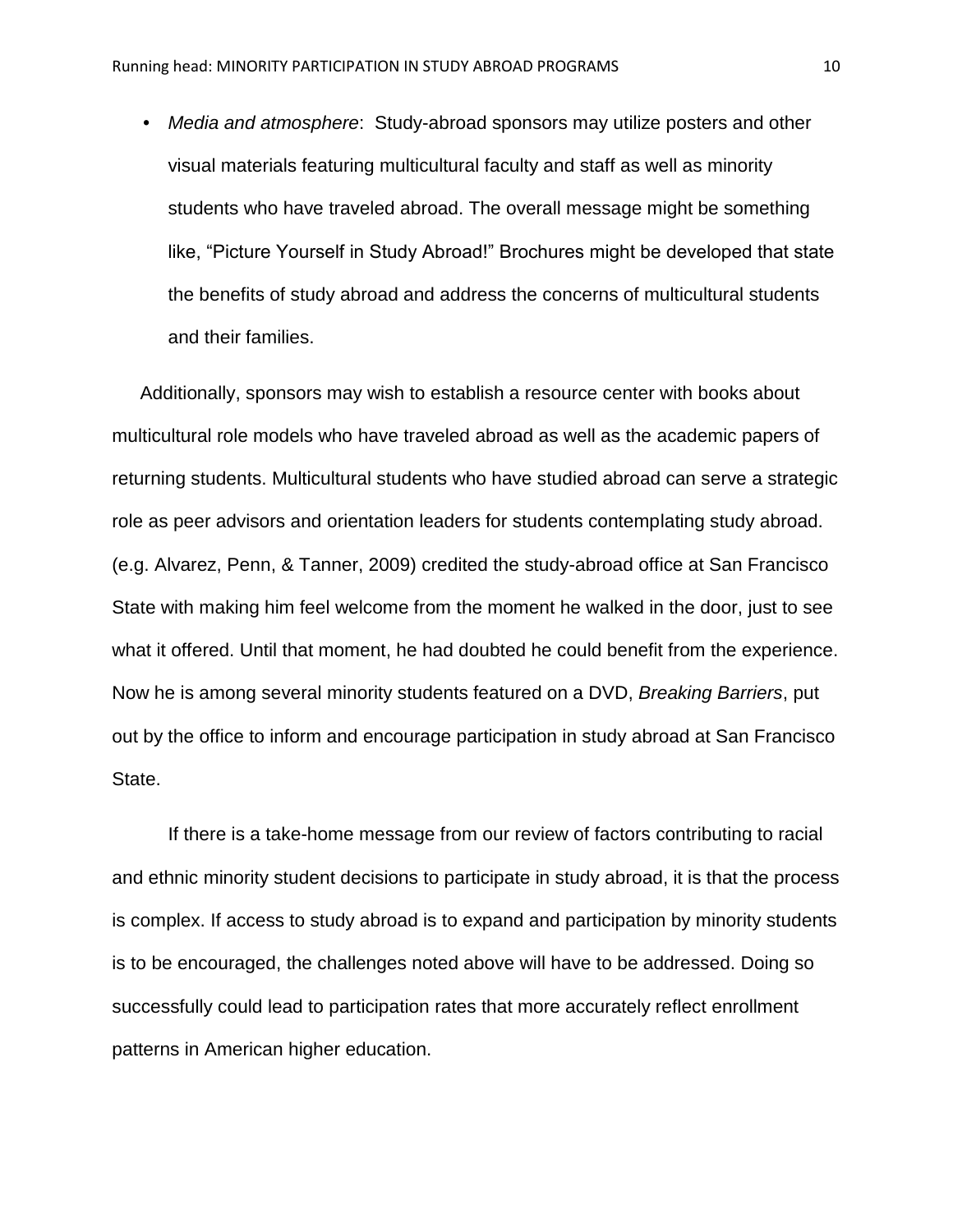### **Summary**

The story of who participates in study abroad (and who does not) is pretty clear, having changed only slightly over the course of the past fifty years. The study abroad population is predominantly White, female social science majors of higher socioeconomic status who are enrolled at liberal arts colleges. As a major academic decision point, the choice to study abroad can be understood from St. John, Paulsen, and Carter's student-choice process (2005) as consisting of several stages, from predisposition through search and decision. This process occurs in a particular college context but is shaped by individual and home environments (which are impacted by socioeconomic factors) and school environments such as experiences in college. Although the choice to go abroad occurs on an individual level, it is not made in a vacuum. As noted by Relyea, Cocchiara, and Studdard (2008), "establishing the valence of study abroad programs entails careful consideration of their perceived benefits by prospective students" (p. 87). Prospective students' decisions to participate were ultimately based on the interaction of a number of different considerations, both individual and shared (e.g. Milstein, 2005; Salisbury, Umbach, Paulsen & Pascarella, 2009; Salisbury, Paulsen & Pascarella, 2010). The influence of family and peers is strong (Paus & Robinson, 2008), and society in general may hold some sway insofar as the need for study abroad as a means of addressing globalization is reflected in national policy. However, the role of the institution should not be underestimated. In fact, some would argue that the institution's role is fundamental (e.g. Salisbury, Umbach, Paulsen & Pascarella, 2009). Certainly, to reach the ambitious goals set for minority student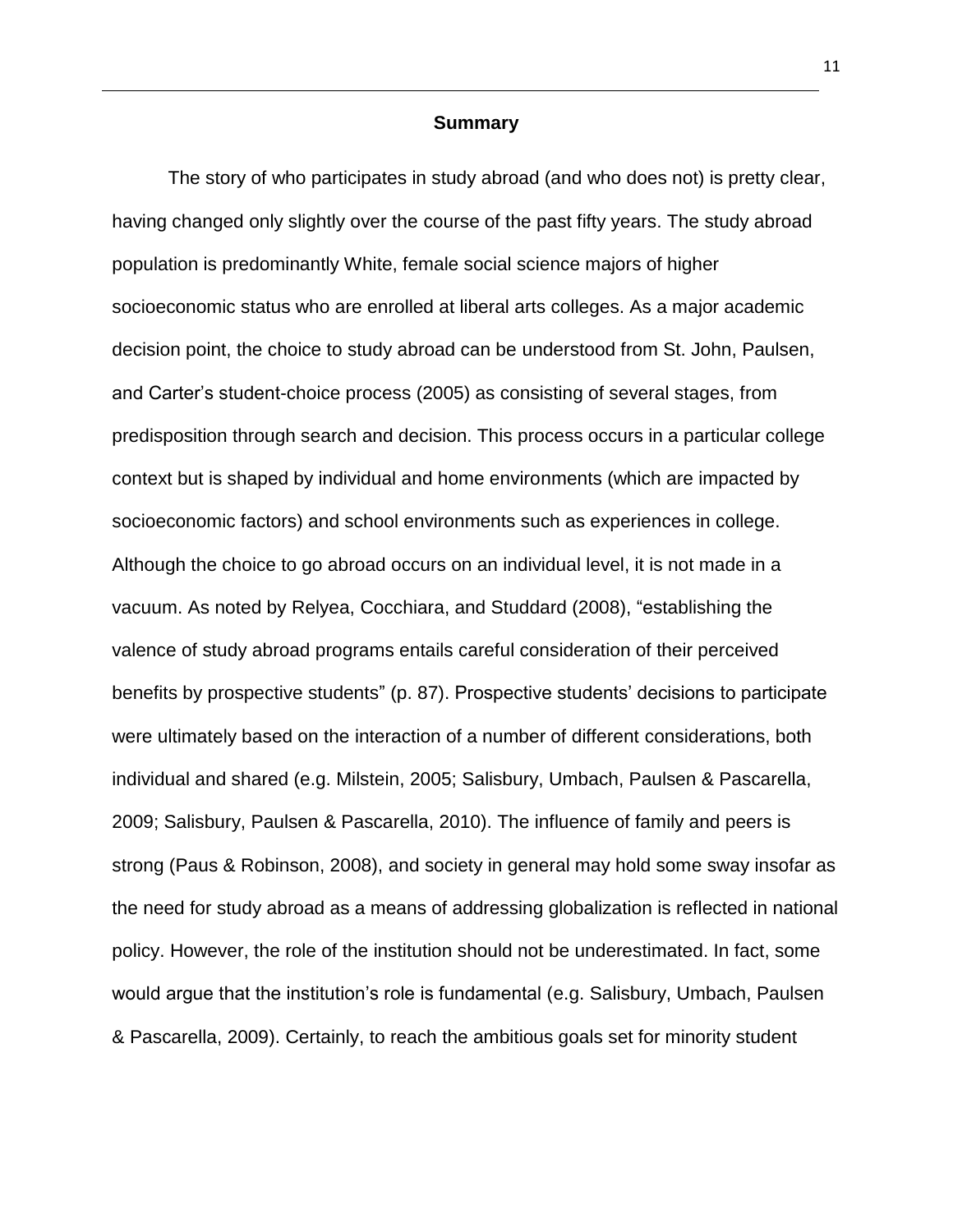participation, institutions must find additional ways to increase awareness, interest, and participation in study abroad.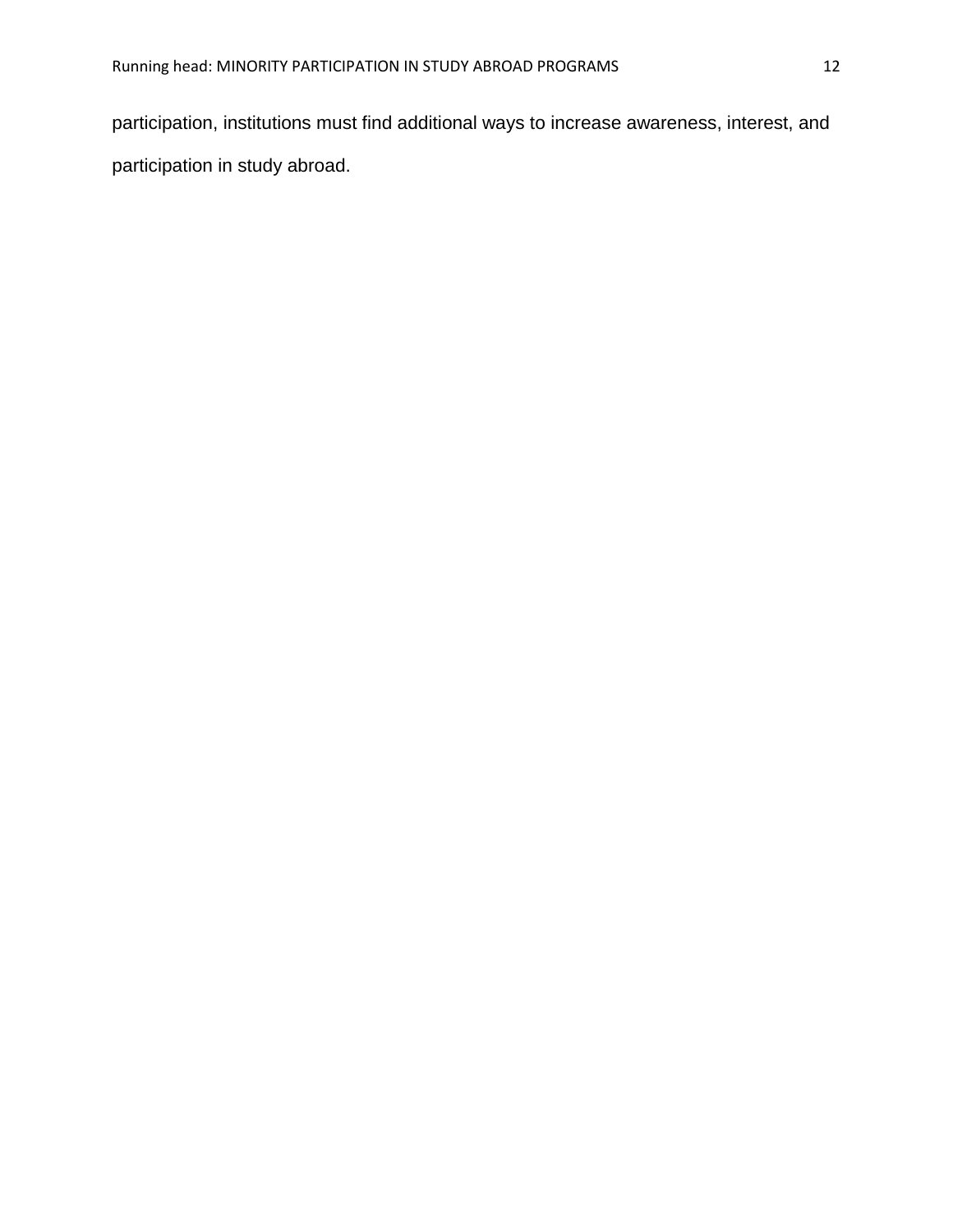## References

- Anderson, D. (Ed.). (2005). Underrepresentation in education abroad. Professional *Networks Newsletter. NAFSA: Association of International Educators.* Retrieved from [http://www.nfasa.org](http://www.nfasa.org/) 1/28/2015.
- Black, H. T., & Duhon, D. L. (2006). Assessing the impact of business study abroad programs on cultural awareness and personal development. *Journal of Education for Business, 81*(3*),* 140–144.

Benjamin A. Gilman International Scholarship Program. (n.d.). Retrieved September 21, 2015.

- Brux, J. M., and Fry, B. (2010). Multicultural students in study abroad: Their interests, their issues, and their constraints. *Journal of Studies in International Education, 14*(5), 508–527.
- Commission on the Abraham Lincoln Study Abroad Fellowship Program. (2005). *Global competence and national needs: One million Americans studying abroad*. (Final Report from the Commission on the Abraham Lincoln Fellowship Program), Washington, DC.
- Council on International Educational Exchange (CIEE). (2008*). Educating for global competence*. (The report of the Advisory Council for International Educational Exchange). Retrieved from http://www.ciee.org/home/research-publications.
- Dessoff, A. (2006). Who's not going abroad? *International Educator, 15*(2)*,* 20–27.
- Douglas, C., & Jones-Rikkers, C. G. (2001). Study abroad programs and American student world mindedness: An empirical analysis. *Journal of Teaching in International Business, 13*(1)*,* 55–66.
- Friedman, T. L. (2005). The world is flat: A brief history of the twenty-first century. New York: Farrar, Straus, & Giroux.
- Gammonley, D., Rotabi, K. S., & Gamble, D. N. (2007). Enhancing global understanding with study abroad: Ethically grounded approaches to international learning*. Journal of Teaching in Social Work, 27*(3–4), 115–135.
- Gonyea, R. M. (2008, November). *The impact of study abroad on senior year engagement.* Paper presented at the annual meeting of the Association for the Study of Higher Education, Jacksonville, FL.
- Jackson, M. J. (2005). Study abroad for students of color: Breaking the barriers to overseas study for students of color and minorities. *IIE Networker*, 16–18.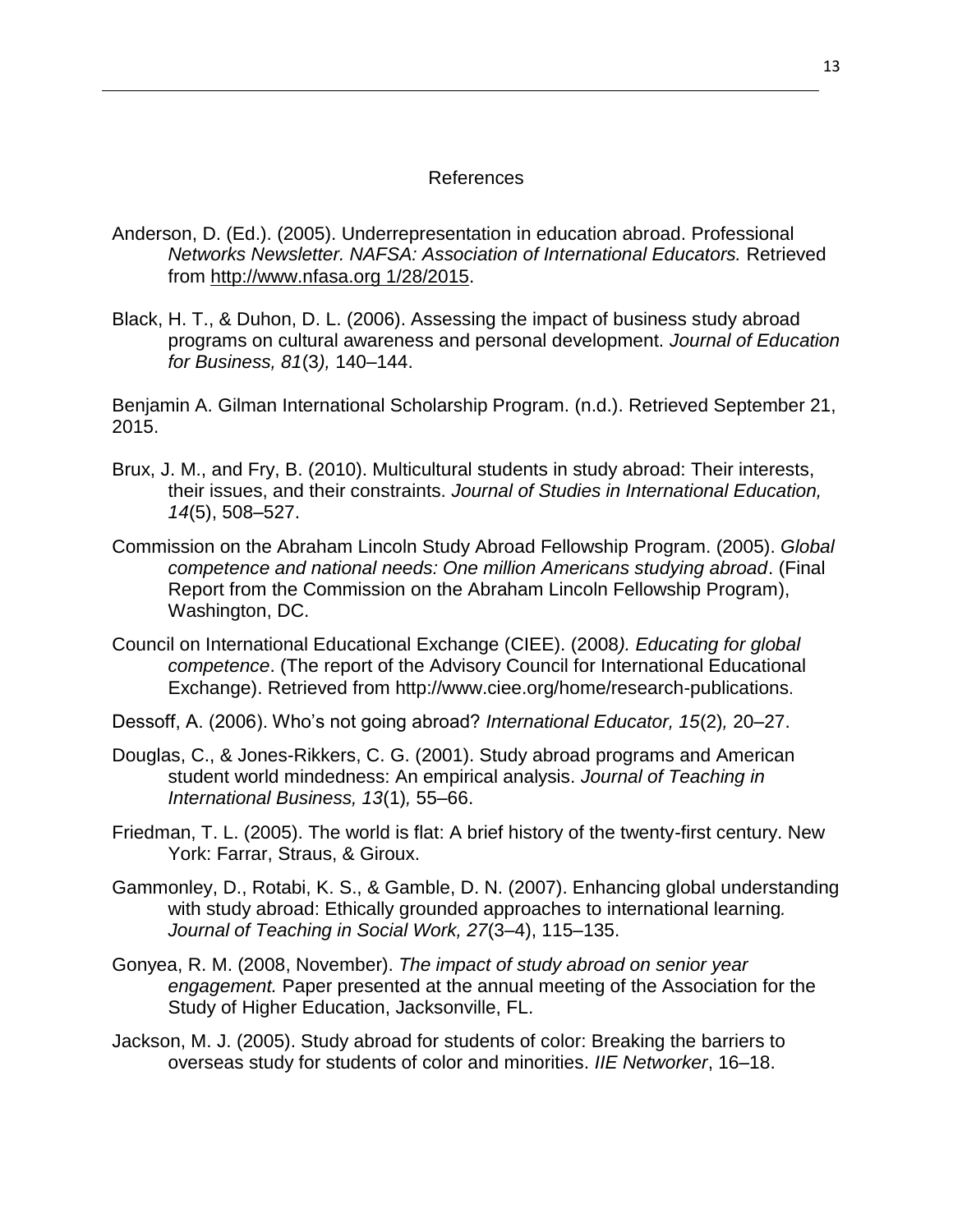- Kitsantas, A. (2004). Studying abroad: The role of college students' goals on the development of cross-cultural skills and global understanding. *College Student Journal, 38*(3), 441–452.
- Langley, C. S., & Breese, J. R. (2005). Interacting sojourners: A study of students studying abroad. *The Social Science Journal, 42*, 313–321.
- Lewin, R (Ed.). (2009). The handbook of practice and research in study abroad: Higher education and the quest for global citizenship. xii–xxii. New York and London: Routledge.
- Lincoln Commission. (2005). Global competence and national needs: *One million Americans studying abroad.* (Final report). Washington DC: Commission on the Abraham Lincoln Fellowship Program.
- Magnan, S. S., & Back, M. (2007). Social interaction and linguistic gain during study abroad. *Foreign Language Annals, 40*, 43–61.
- McKeown, J. S. (2009). The First Time Effect: The Impact of Study Abroad on College Student Intellectual Development. Albany, NY: SUNY Press.
- McLellan, C. E. (2007). A lesson plan to improve minority study abroad participation. *Diverse Issues in Higher Education, 24*(19), 31.
- Milstein, T. (2005). Transformation abroad: Sojourning and the perceived enhancement of self-efficacy. *International Journal of Intercultural Relations, 29*, 217–238.
- Olson, C. L., and Kroeger, K. R. (2001). Global competency and intercultural sensitivity. *Journal of Studies in International Education, 5*(2), 116–137.
- Paige, R. M., and others. (2009). Study abroad for global engagement: The long-term impact of mobility experiences. *Intercultural Education, 20*, 529–544.
- Paus. E. & Robinson, M. (2008). Increasing study abroad participation: The faculty makes the difference. *Frontiers: the Interdisciplinary-Journal of Study Abroad, 17*, 33-46.
- Perdreau, C. (2000). Building diversity into education abroad programs. In M. Tillman (Ed.). Study abroad: A 21st century perspective, vol. 1. Stamford, CT: American Institute for Foreign Study Foundation. Retrieved from [http://www.aifsfoundation.org/perdreau.asp.September 21,](http://www.aifsfoundation.org/perdreau.asp.September%2021) 2015.
- Penn, E. & Tanner, J. (2009). Black Students and International Education: An Assessment. *Journal of Black Studies 40*(2). 266–282.
- Posey, J. T., Jr. (2003). Study abroad: Educational and employment outcomes of participants versus non participants (Ph.D., The Florida State University).